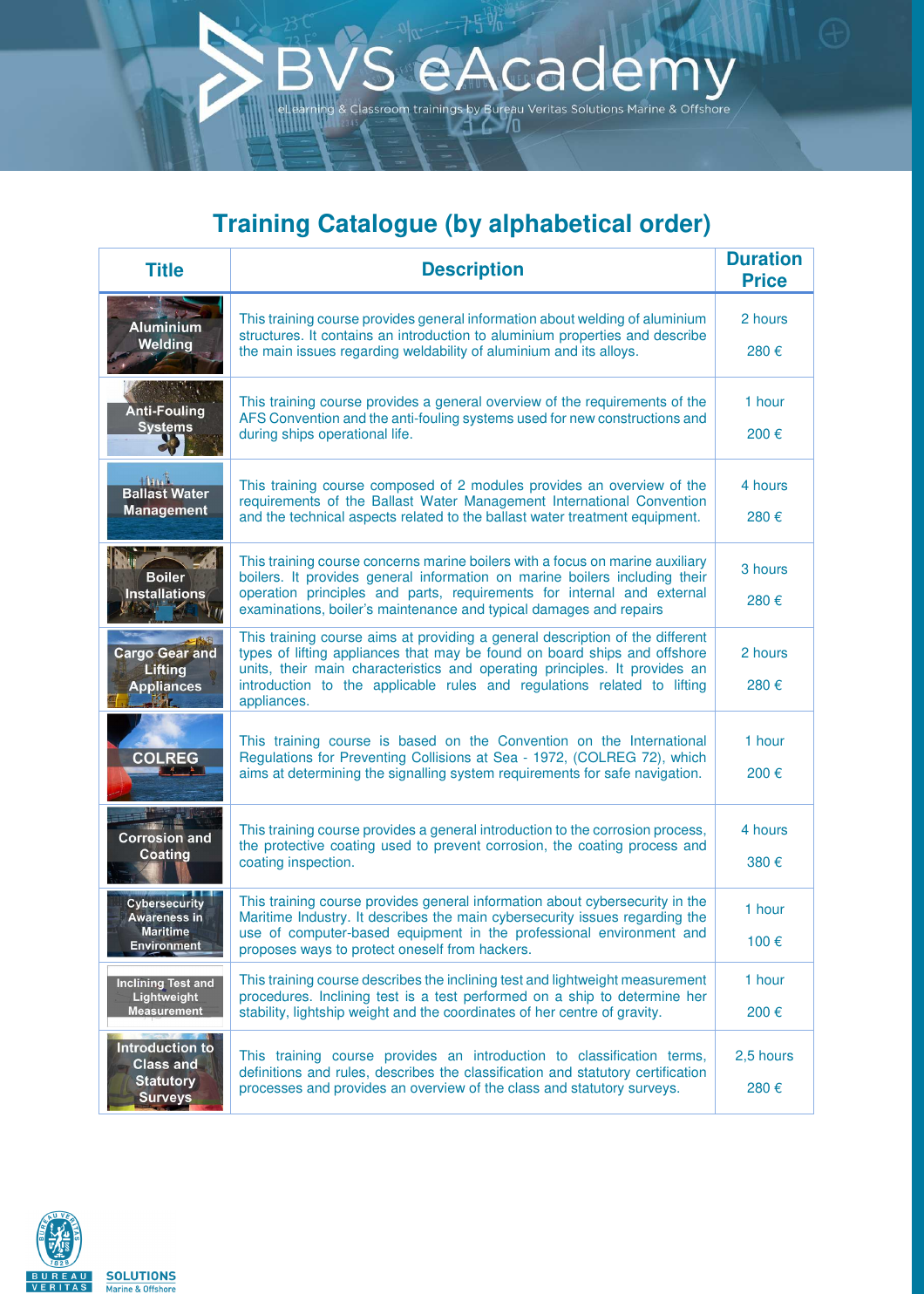## cade assroom trainings by Bureau Veritas Solutions Marine & Offshore

N W L This training course provides a general introduction to dynamic positioning 1,5 hours **Introduction to** systems, which are computer-controlled systems that automatically maintain **DP Systems** the vessel's position and heading by using their propellers and thrusters. 280 € This training course provides a general introduction to Naval Architecture, Introduction to 18 hours the art and science of building ships. It provides the basic concepts of ship **Naval** geometry, stability, resistance, propulsion and seakeeping, structural **Architecture** 900 € arrangements and shipbuilding Introduction to This training course provides an overview of the different techniques 1,5 hours employed for non-destructive tests (NDT) of materials and welding, their **NDT** objectives and principles. 280 € This training course provides a general introduction to the Performance 1 hour Introduction to Standard for Protective Coatings (PSPC), the requirements for new constructions and for ships in service, the key stakeholders, and the coating **PSPC** 200 € technical file. This training course is about what an effective cyber security risk 2 hours management should be. The course aims at providing your Company with a **ISM Code and Cyber Risk Management** real battle plan: know the assets, know the enemies, organize accordingly 200 € and train the effectives This training course provides a general overview of the requirements of the 2 hours **Load Lines** International Load Lines Convention and the conditions of assignment of load lines. 280 € **HAMILA 7 1.547.** This training course provides a general introduction to ship machinery, 5 hours details of diesel engines, a description of piping systems in ship's engine **Engineering** rooms and an overview of marine auxiliary machinery such as pumps, **Fundamentals** 480 € compressors, purifiers, heat exchangers, etc. **BEATING** This training course provides an overview of the international maritime Maritime 5 hours regulatory scenario, with the presentation of the most important maritime International conventions dealing with safety, pollution prevention, training and **Conventions** 380 € certification of seafarers and labour conditions. This training course aims at providing an overview of the organisation and **Maritime** 3 hours work process of the main maritime regulatory bodies: The International **Regulatory** Maritime Organisation (IMO), the International Association of Classification 200 € **Bodies** Societies (IACS) and the European Maritime Safety Agency (EMSA). This training course provides a general overview of the MARPOL 1 hour **MARPOL Air** requirements to prevent air pollution from ships and offshore units, including the control of emissions of substances from ships and offshore units, **Pollution** 200 € shipboard incineration, fuel oil quality, energy efficiency, etc. **MARPOL Oil** This training course provides a general overview of the MARPOL 1 hour **Pollution from** requirements concerning the protection against oil pollution from cargo **Cargo Spaces** spaces of oil tankers. 200 € This training course provides a general overview of the MARPOL 1 hour **MARPOL Oil Pollution from** requirements concerning the protection against oil pollution from machinery **Machinery Spaces** spaces. 200 €

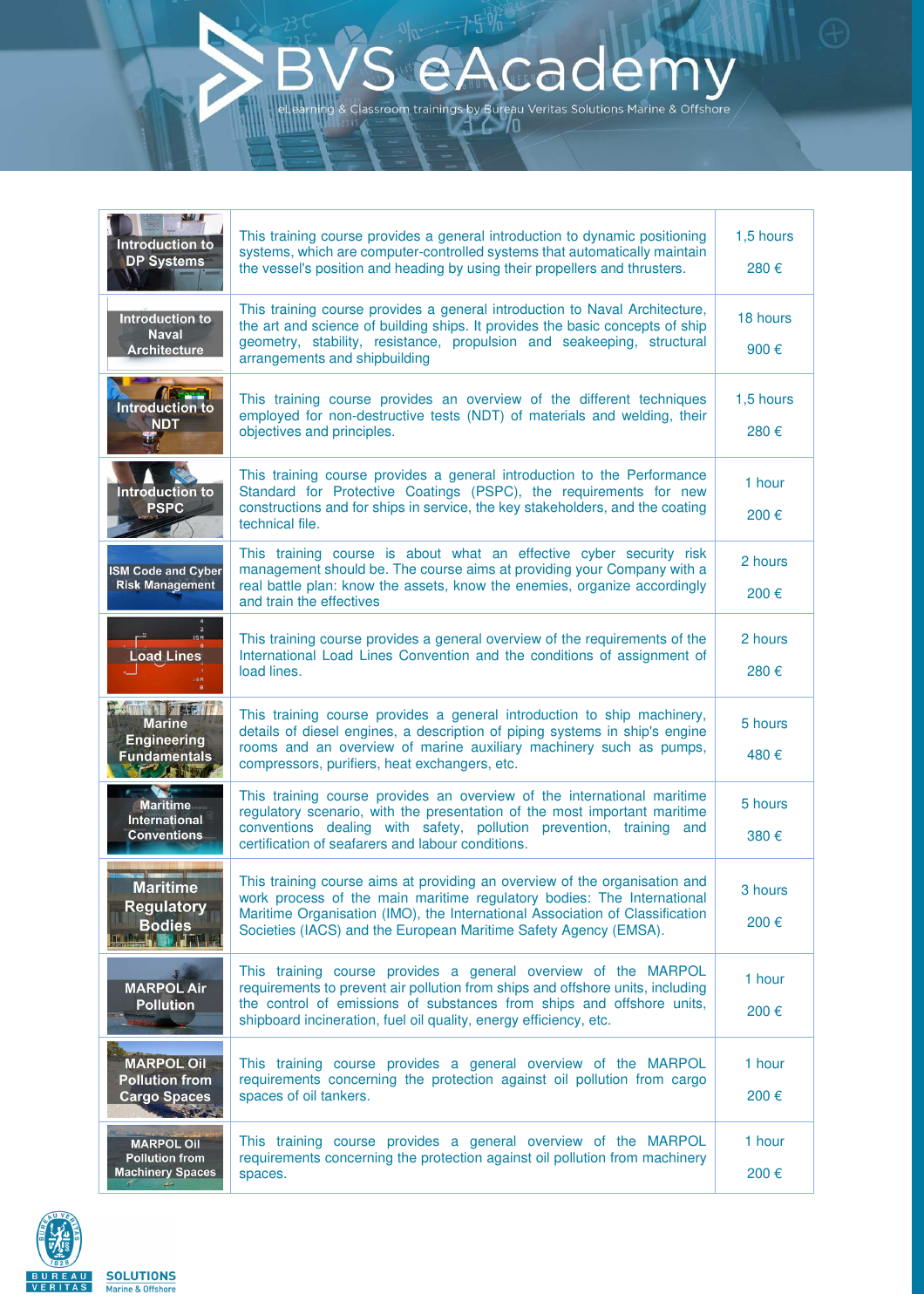## **caden** assroom trainings by Bureau Veritas Solutions Marine & Offshore

This training course aims at providing a general description of the 1 hour **MARPOL Sewage** requirements for the prevention of pollution by sewage from ships as defined **Pollution** by the Annex IV of the MARPOL Convention. 200 € This training course provides a general introduction to materials and their 4 hours **Materials in** basic properties. It includes an overview of metallic and non-metallic **Shipbuilding** materials used in modern shipbuilding. 380 € This training course gives a general presentation of three Advanced NDT 2 hours Methods (Time-of-Flight Diffraction (TOFD), Phased Array Ultrasonic **NDT - Advanced** (PAUT) and Digital Radiography (DR)), their basic principles and testing **Techniques** 280 € procedure. This training course provides an overview of the Magnetic Particles Testing 1,5 hours NDT - Magnetic (MT) method for non-destructive examination of materials and welding, its **Particles Testing** objectives and principles. 280 € This training course provides an overview of the Penetrant Testing (PT) 1,5 hours **NDT** - Penetrant method for non-destructive examination of materials and welding, its **Testing** objectives and principles. 280 € NDT-This training course provides an overview of the Radiographic Testing (RT) 1,5 hours method for non-destructive examination of materials and welding, its Radiographic **Testing** objectives and principles. 280 € This training course provides an overview of the Ultrasonic Testing (UT) 1,5 hours **NDT** – Ultrasonic method for non-destructive examination of materials and welding, its **Testing** objectives and principles. 280 € This training course provides an overview of the general hazards existing on 1,5 hours **Personal Safety** board ships, the appropriate protective equipment to be worn, the on Board Ships precautions to be taken before entering a confined space and other 280 € dangerous situations. This training course composed of 4 modules provides an overview of the 5 hours Polar Code. It includes a general presentation of the Polar Code, the **Polar Code** certification process, the safety requirements and the environmental 380 € protection requirements. This training course provides an overview of the Port State Control 2 hours **Port State** background, organisation and procedures. It includes a description of the **Control** Port State Control inspection process, the criteria for selection of ships for 200 € inspection and the most common detainable deficiencies This training course provides general information on the ship's propulsion **Propeller** and 2 hours system, the Rules' requirements for design and survey of propeller and shaft **Shaft** installations, the requirements and methodology for the assessment on 280 € **Installations** board of shaft alignment, and an overview of tailshaft survey requirements.